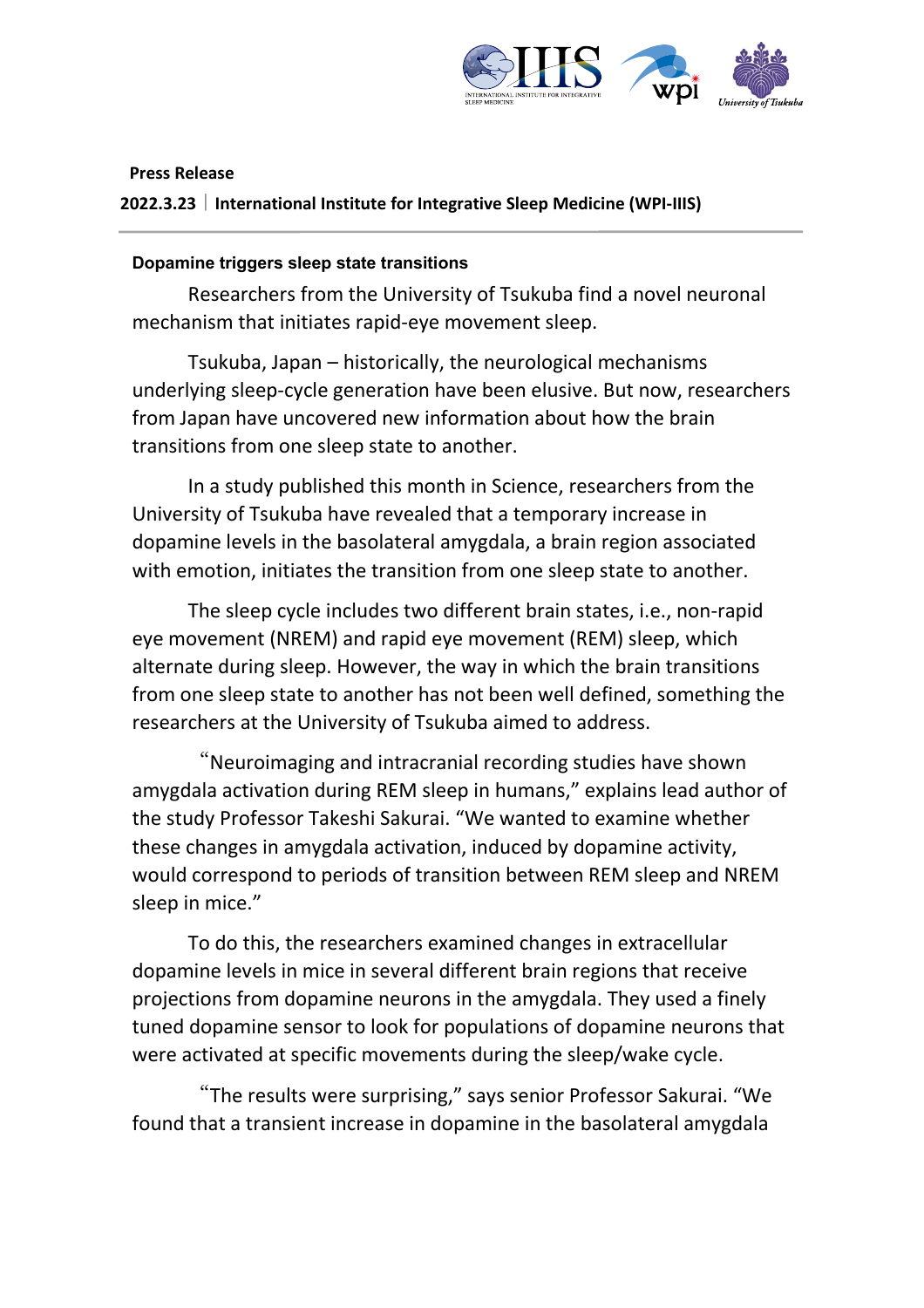led to a transition from NREM to REM sleep. Mimicking this dopamine increase during NREM sleep initiated REM sleep in mice."

Further, they found that a similar increase in dopamine preceded cataplexy attacks in narcoleptic mice. Cataplexy is a condition in which strong emotions can induce an unexpected transition into REM sleep, leading to involuntary muscle weakness and altered consciousness.

"Our findings have important implications for understanding changes in sleep state in both normal and pathological circumstances. For instance, positive emotions in individuals with cataplexy might lead to increases dopamine in the amygdala, mimicking the dynamics that trigger NREM-to-REM transitions," says Professor Sakurai.

The relationship between sleep state transitions and dopamine signaling in a brain area associated with emotional processing may have important implications for treating people with cataplexy and narcolepsy. Further, information about sleep cycle transitions may be useful for understanding conditions related to abnormal REM sleep, such as REM sleep behavior disorder, and diseases involving abnormal DA signaling, such as Parkinson's disease.



Fig1. Changes in dopamine levels in the basolateral nucleus of the amygdala and nucleus accumbens during the sleep-wake cycle.